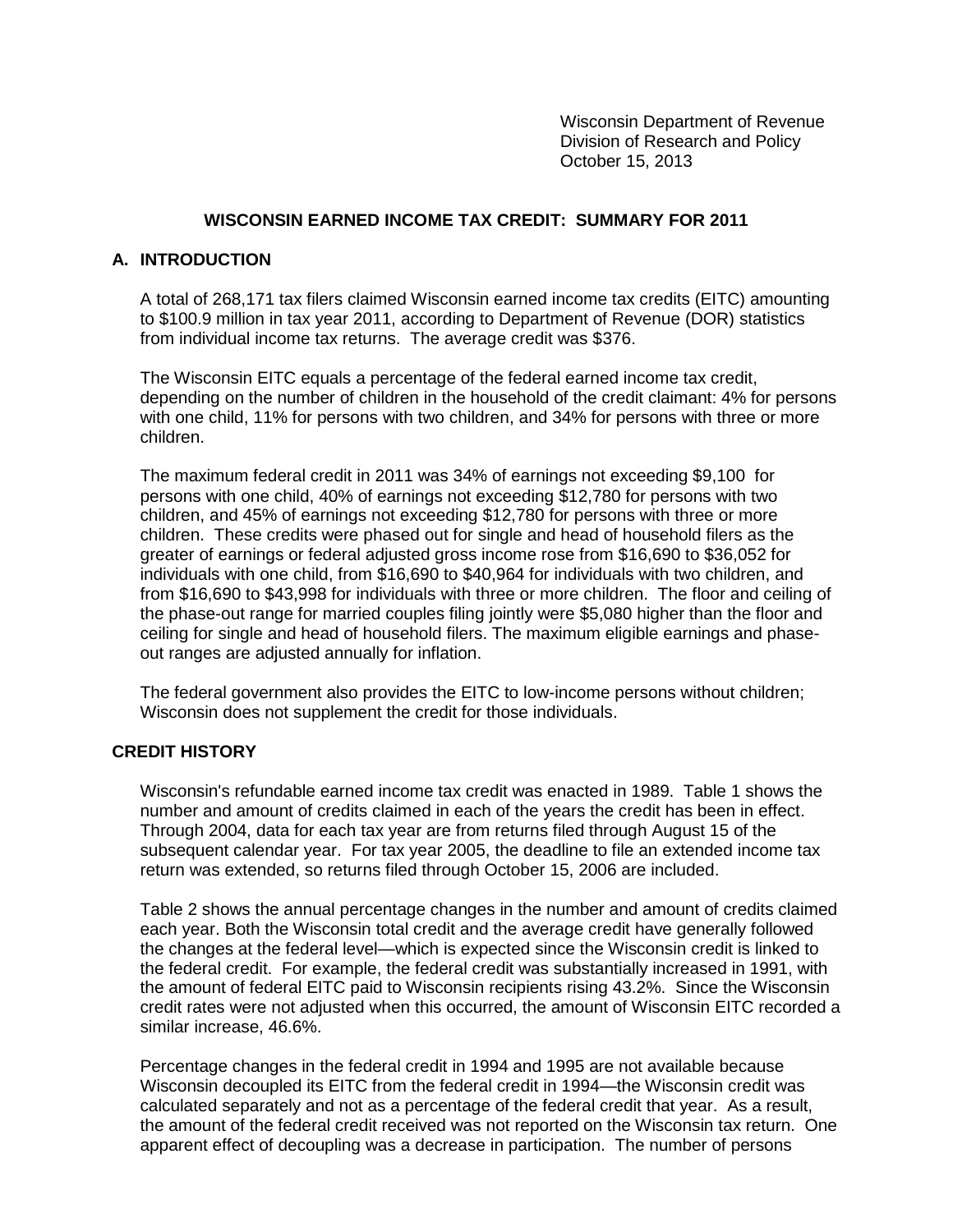claiming the Wisconsin EITC was lower in 1994, when the credit was decoupled, than in 1993. Participation rebounded sharply in 1995, surging 11.5%, when the credit was once again based on the federal credit.

The number of Wisconsin EITC recipients and the amount claimed declined in the late 1990s, but both have increased since then. In 2009, the number of recipients and the amount of credits surged again due to an increase in the credit rate for individuals with three or more children and an increase in the eligible income range for married filers. In 2011 Wisconsin reduced the state credit for filers with two children from 14% of the federal credit to 11% of the federal credit. Wisconsin similarly reduced the state credit for filers with three or more children from 43% of the federal credit to 34% of the federal credit.

|          |            | <b>Federal Credit</b> |         | Wisconsin     |         |
|----------|------------|-----------------------|---------|---------------|---------|
| Tax Year | Number Of  | Amount*               | Average | Credit Amount | Average |
|          | Recipients | (\$ thou)             | (3)     | (\$ thou)     | \$)     |
| 1989     | 126,511    | \$68,409.8            | \$541   | \$16,464.1    | \$130   |
| 1990     | 136,205    | 77,718.0              | 571     | 18,916.8      | 139     |
| 1991     | 153,194    | 111,255.2             | 726     | 27,725.0      | 181     |
| 1992     | 165,951    | 134,697.7             | 812     | 33,572.0      | 202     |
| 1993     | 172,425    | 153,726.5             | 892     | 38,652.1      | 224     |
| 1994     | 171,260    | N/A                   | N/A     | 49,150.1      | 287     |
| 1995     | 191,019    | 287,033.7             | 1,503   | 54,750.6      | 287     |
| 1996     | 195,980    | 332,449.8             | 1,696   | 58,177.5      | 297     |
| 1997     | 194,023    | 344,338.8             | 1,775   | 60,760.8      | 313     |
| 1998     | 189,102    | 342,960.1             | 1,814   | 59,932.8      | 317     |
| 1999     | 185,442    | 339,062.5             | 1,828   | 59,057.7      | 318     |
| 2000     | 185,499    | 342,729.6             | 1,848   | 59,075.7      | 318     |
| 2001     | 189,586    | 355,624.2             | 1,876   | 60,346.8      | 318     |
| 2002     | 210,624    | 410,860.2             | 1,951   | 69,029.2      | 328     |
| 2003     | 214,164    | 423,617.1             | 1,978   | 69,765.9      | 326     |
| 2004     | 216,707    | 445,730.6             | 2,057   | 73,482.6      | 339     |
| 2005     | 223,518    | 478,468.8             | 2,141   | 78,831.0      | 353     |
| 2006     | 227.497    | 506,355.6             | 2,226   | 83,193.4      | 366     |
| 2007     | 236,691    | 550,017.1             | 2,324   | 89,549.0      | 378     |
| 2008     | 243,131    | 585,144.5             | 2,407   | 95,848.1      | 394     |
| 2009     | 273,939    | 708,646.4             | 2,587   | 127,868.2     | 466     |
| 2010     | 268,612    | 691,981.9             | \$2,576 | 124,032.5     | 462     |
| 2011     | 268,171    | \$711,117.2           | \$2,652 | \$100,854.0   | \$376   |

| TARI F 1                                                 |
|----------------------------------------------------------|
| FEDERAL AND STATE EARNED INCOME TAX CREDITS IN WISCONSIN |
| TAX YEARS 1989 - 2011                                    |

\* For taxpayers with Wisconsin EITC only. Data on federal credits for other taxpayers, in particular, persons without children, are not reported on Wisconsin tax returns. N/A Not available. Because the Wisconsin credit was calculated separately from the federal

credit in 1994, the amount of federal credit was not recorded on the Wisconsin tax return.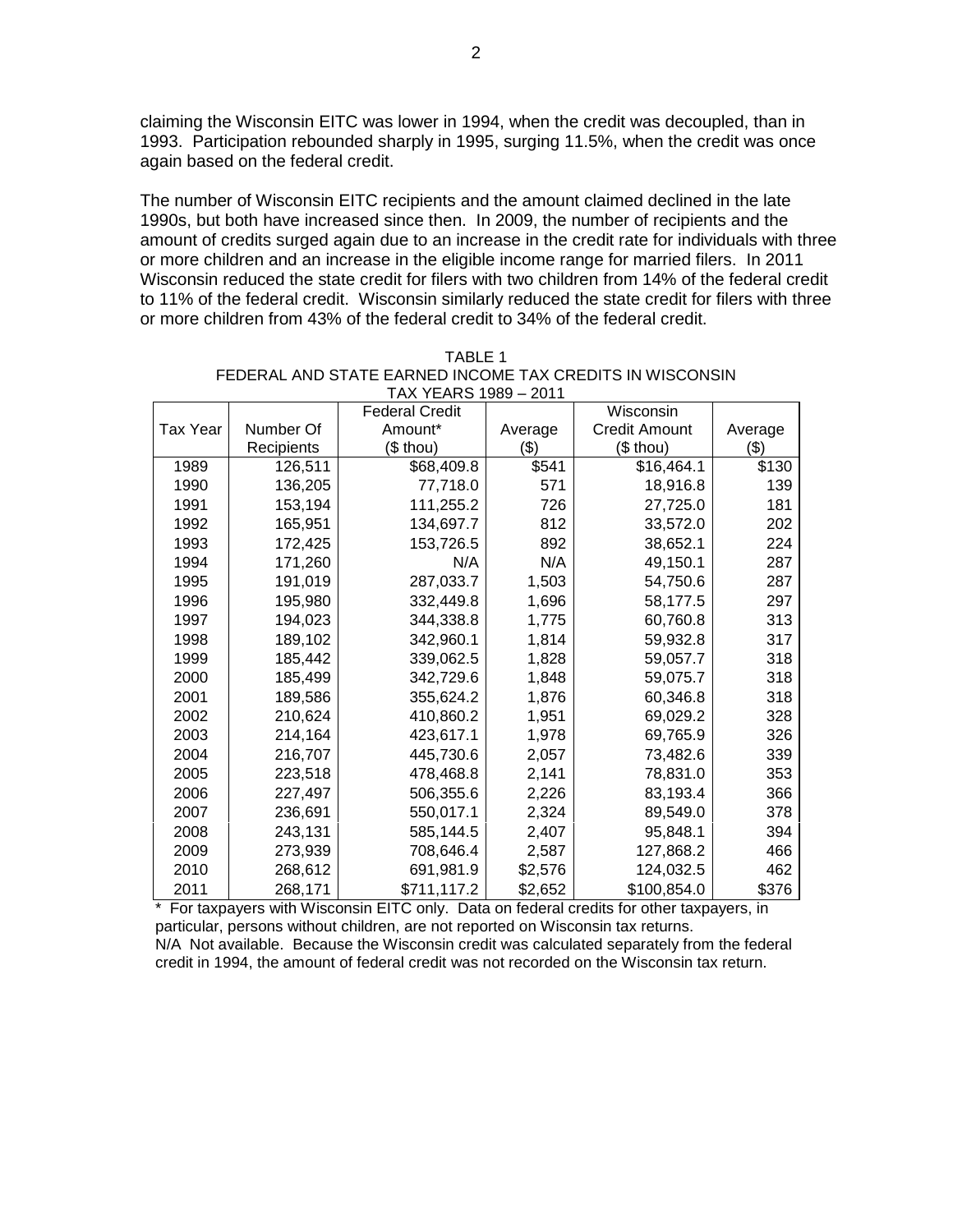| TABLE 2                                                                                                      |                                    |            |           |                      |          |  |  |  |  |
|--------------------------------------------------------------------------------------------------------------|------------------------------------|------------|-----------|----------------------|----------|--|--|--|--|
| FEDERAL AND STATE EARNED INCOME TAX CREDITS IN WISCONSIN<br>ANNUAL PERCENTAGE CHANGES, TAX YEARS 1989 - 2011 |                                    |            |           |                      |          |  |  |  |  |
|                                                                                                              | <b>Federal Credit</b><br>Wisconsin |            |           |                      |          |  |  |  |  |
| <b>Tax Year</b>                                                                                              | Number Of                          | Amount*    | Average   | <b>Credit Amount</b> | Average  |  |  |  |  |
|                                                                                                              | Recipients                         | $($$ thou) | (3)       | (\$ thou)            | (3)      |  |  |  |  |
| 1990                                                                                                         | 7.7%                               | 13.6%      | 5.5%      | 14.9%                | 6.7%     |  |  |  |  |
| 1991                                                                                                         | 12.5                               | 43.2       | 27.3      | 46.6                 | 30.3     |  |  |  |  |
| 1992                                                                                                         | 8.3                                | 21.1       | 11.8      | 21.1                 | 11.8     |  |  |  |  |
| 1993                                                                                                         | 3.9                                | 14.1       | 9.8       | 15.1                 | 10.8     |  |  |  |  |
| 1994                                                                                                         | $-0.7$                             | <b>NA</b>  | <b>NA</b> | 27.2                 | 28.0     |  |  |  |  |
| 1995                                                                                                         | 11.5                               | <b>NA</b>  | <b>NA</b> | 11.4                 | $-0.1$   |  |  |  |  |
| 1996                                                                                                         | 2.6                                | 15.8       | 12.9      | 6.3                  | 3.6      |  |  |  |  |
| 1997                                                                                                         | $-1.0$                             | 3.6        | 4.6       | 4.4                  | 5.4      |  |  |  |  |
| 1998                                                                                                         | $-2.5$                             | $-0.4$     | 2.2       | $-1.4$               | 1.2      |  |  |  |  |
| 1999                                                                                                         | $-1.9$                             | $-1.1$     | 0.8       | $-1.5$               | 0.3      |  |  |  |  |
| 2000                                                                                                         | 0.0                                | 1.1        | 1.1       | 0.0                  | 0.0      |  |  |  |  |
| 2001                                                                                                         | 2.2                                | 3.8        | 1.5       | 2.2                  | $-0.1$   |  |  |  |  |
| 2002                                                                                                         | 11.1                               | 15.5       | 4.0       | 14.4                 | 3.1      |  |  |  |  |
| 2003                                                                                                         | 1.7                                | 3.1        | 1.4       | 1.1                  | $-0.6$   |  |  |  |  |
| 2004                                                                                                         | 1.2                                | 5.2        | 4.0       | 5.3                  | 4.0      |  |  |  |  |
| 2005                                                                                                         | 3.1                                | 7.3        | 4.1       | 7.3                  | 4.0      |  |  |  |  |
| 2006                                                                                                         | 1.8                                | 5.8        | 4.0       | 5.5                  | 3.7      |  |  |  |  |
| 2007                                                                                                         | 4.0                                | 8.6        | 4.4       | 7.6                  | 3.3      |  |  |  |  |
| 2008                                                                                                         | 2.7                                | 6.4        | 3.6       | 7.0                  | 4.2      |  |  |  |  |
| 2009                                                                                                         | 12.7                               | 21.1       | 7.5       | 33.4                 | 18.3     |  |  |  |  |
| 2010                                                                                                         | $-1.9$                             | $-2.4$     | $-0.4$    | $-3.0$               | $-0.9$   |  |  |  |  |
| 2011                                                                                                         | $-0.2%$                            | 2.8%       | 3.0%      | $-18.7%$             | $-18.6%$ |  |  |  |  |

\* For taxpayers with Wisconsin EITC only. Data on federal credits for other taxpayers, in particular, persons without children, are not reported on Wisconsin tax returns. N/A Not available. Because the Wisconsin credit was calculated separately from the federal credit in 1994, the amount of federal credit was not recorded on the Wisconsin tax return.

# **CREDITS BY FILING STATUS**

Table 3 reports the number of 2011 EITC recipients, the number of children they have, and the amount of credits they receive by filing status and number of children. As the table shows, most recipients are unmarried. About 59% are heads of household, that is, single persons with children who are considered dependents for tax purposes, and about 11% are single filers who do not claim their children as dependents on their tax returns, typically because the non-custodial parent is allowed the dependency claim.

Married couples, while only about 30% of the recipients, received 39% of the credit and their average credit of \$486 was substantially higher than the averages for heads of household (\$347) and single filers (\$230). Married couples had higher average credits and received a larger share of the total credit amount because a larger percentage of them had three or more children, which qualifies for the largest credit. Thirty-three percent of married claimants had three or more children compared to 7% for single claimants and 15% for head of household claimants.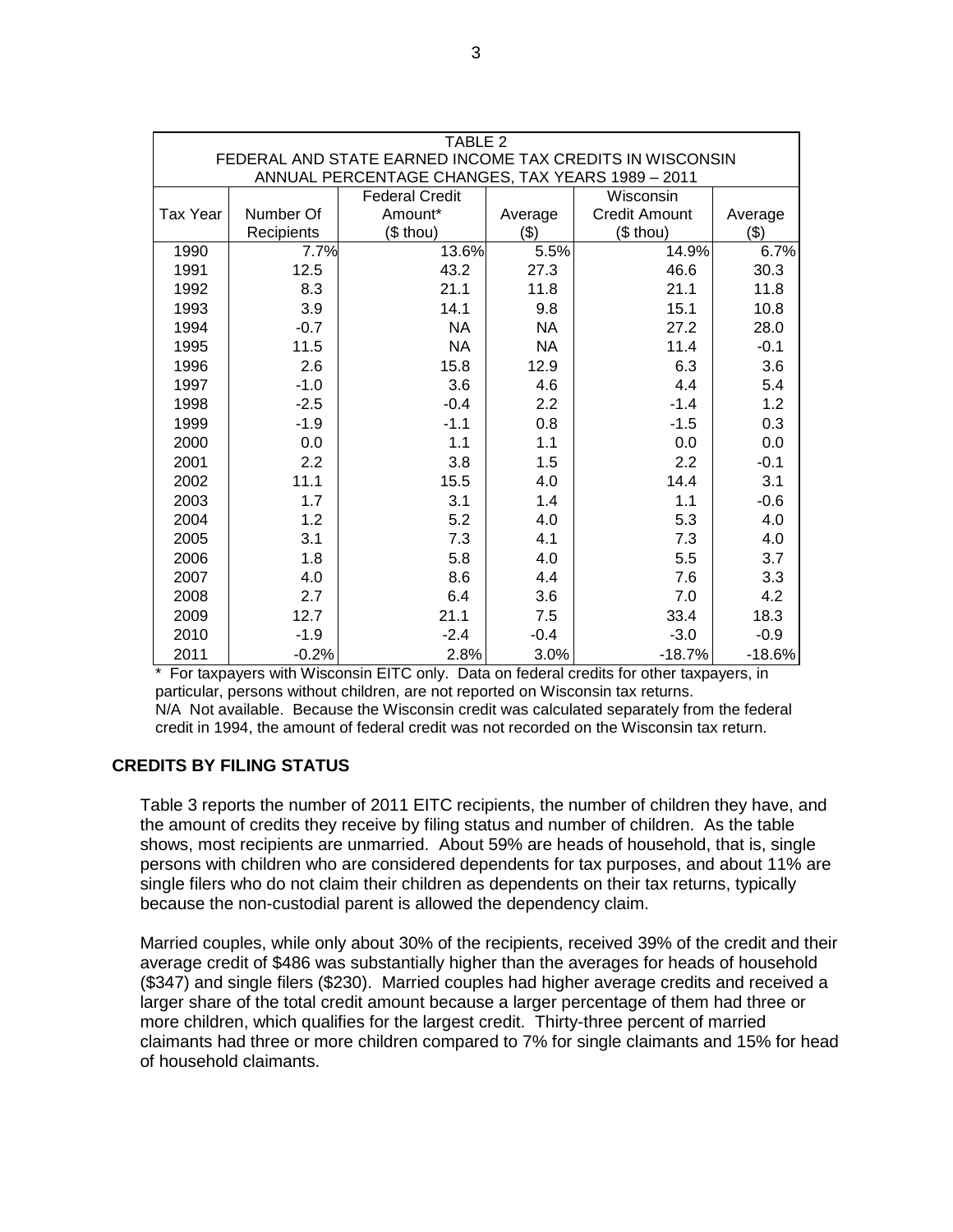|                                                 | TABLE 3 |  |  |
|-------------------------------------------------|---------|--|--|
| WISCONSIN EARNED INCOME TAX CREDITS             |         |  |  |
| BY FILING STATUS AND NUMBER OF DEPENDENTS. 2011 |         |  |  |
|                                                 |         |  |  |

 $\frac{1}{2}$ 

| Filing Status/           | Number of | % of    | Number of  | Total Amount  | % of   | Average |
|--------------------------|-----------|---------|------------|---------------|--------|---------|
| Number of Dependents     | Credits   | Total   | Dependents |               | Total  | Amount  |
| Single                   |           |         |            |               |        |         |
| 1 Dependent              | 20,599    | 7.7%    | 20,599     | \$1,830,055   | 1.8%   | \$89    |
| 2 Dependents             | 6,442     | 2.4%    | 12,884     | 2,355,452     | 2.3%   | 366     |
| 3 or More Dependents     | 2,055     | 0.8%    | 6,235      | 2,520,683     | 2.5%   | 1227    |
| Subtotal                 | 29,096    | 10.8%   | 39,718     | 6,706,190     | 6.6%   | 230     |
| <b>Head of Household</b> |           |         |            |               |        |         |
| 1 Dependent              | 85,572    | 31.9%   | 85,572     | 7,008,428     | 6.9%   | 82      |
| 2 Dependents             | 49,403    | 18.4%   | 98,806     | 17,837,810    | 17.7%  | 361     |
| 3 or More Dependents     | 23,321    | 8.7%    | 71,317     | 30,056,079    | 29.8%  | 1289    |
| Subtotal                 | 158,296   | 59.0%   | 255,695    | 54,902,317    | 54.4%  | 347     |
| Married Joint            |           |         |            |               |        |         |
| 1 Dependent              | 24,217    | 9.0%    | 24,217     | 1,796,288     | 1.8%   | 74      |
| 2 Dependents             | 29,964    | 11.2%   | 59,928     | 9,090,387     | 9.0%   | 303     |
| 3 or More Dependents     | 26,598    | $9.9\%$ | 84,489     | 28,358,841    | 28.1%  | 1066    |
| Subtotal                 | 80,779    | 30.1%   | 168,634    | 39,245,516    | 38.9%  | 486     |
| All Filers               |           |         |            |               |        |         |
| 1 Dependent              | 130,388   | 48.6%   | 130,388    | 10,634,771    | 10.5%  | 82      |
| 2 Dependents             | 85,809    | 32.0%   | 171,618    | 29,283,649    | 29.0%  | 341     |
| 3 or More Dependents     | 51,974    | 19.4%   | 162,041    | 60,935,603    | 60.4%  | 1172    |
| Total                    | 268,171   | 100.0%  | 464,047    | \$100,854,023 | 100.0% | \$376   |

Components may not sum to total due to rounding.

## **CREDITS BY NUMBER OF DEPENDENTS**

Table 3 also shows that almost half of the filers claiming an earned income tax credit had one dependent (48.6%), while 32.0% had two, and 19.4% had three or more. Because Wisconsin provides substantially larger credits to larger families, 60.4% of the credit went to recipients with three or more children, 29.0% to those with two children, and 10.5% to those with one child.

The effect of the Wisconsin adjustment for family size can also be seen by comparing the average credit, which was \$1,172 for those with three or more dependents, \$341 for those with two dependents, and \$82 for those with one dependent.

## **CREDITS BY COUNTY**

Table 4 shows the number and amount of credits and the average credit for Wisconsin's 72 counties in 2011. Milwaukee County, the state's most populous county, had 64,303 credits totaling \$27.4 million and an average credit of \$426. That county accounted for 24% of all state EITC recipients and 27% of all credits paid. The second largest county, Dane, had 15,307 recipients claiming approximately \$5.3 million, for an average credit of \$346.

The county with the highest average credit was Menominee; its \$541 average was 44% higher than the state average of \$376 and \$98 higher than the \$443 average credit in Rusk County, which had the second highest average.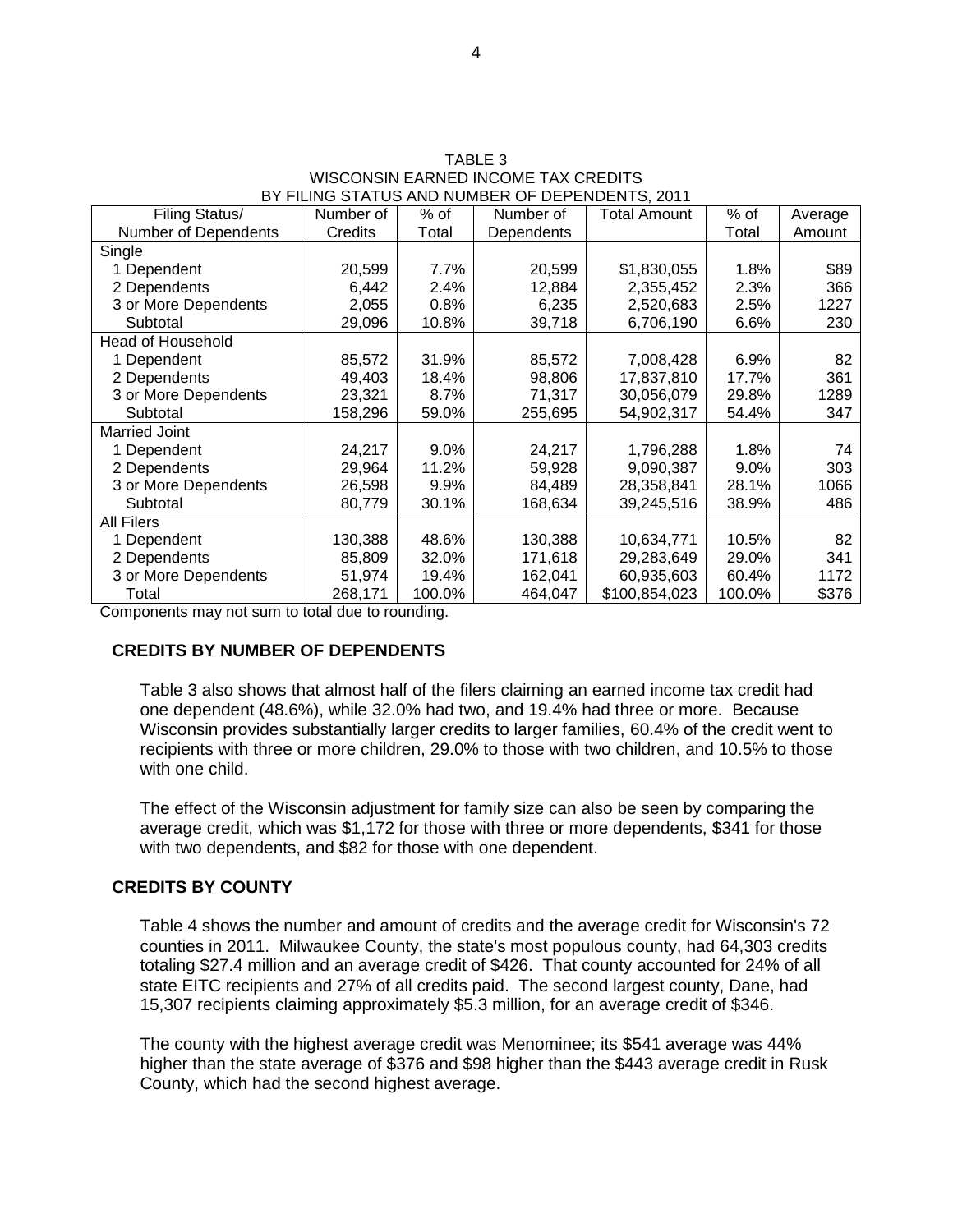TABLE 4 EARNED INCOME TAX CREDITS BY COUNTY, 2011

|                   | Number of | Amount of   | Average       |              | Number     | Amount of     | Average     |
|-------------------|-----------|-------------|---------------|--------------|------------|---------------|-------------|
| County            | Credits   | Credit (\$) | $Credit$ (\$) | County       | of Credits | Credit (\$)   | Credit (\$) |
| Adams             | 977       | \$360,690   | \$369         | Marinette    | 2,205      | \$774,591     | \$351       |
| Ashland           | 1,049     | 405,124     | 386           | Marquette    | 713        | 290,125       | 407         |
| <b>Barron</b>     | 2,713     | 961,833     | 355           | Menominee    | 527        | 285,277       | 541         |
| Bayfield          | 782       | 299,493     | 383           | Milwaukee    | 64,303     | 27,370,574    | 426         |
| <b>Brown</b>      | 11,712    | 4,206,050   | 359           | Monroe       | 2,333      | 852,994       | 366         |
| <b>Buffalo</b>    | 657       | 239,041     | 364           | Oconto       | 1,709      | 604,616       | 354         |
| <b>Burnett</b>    | 853       | 308,215     | 361           | Oneida       | 1,668      | 554,703       | 333         |
| Calumet           | 1,381     | 466,931     | 338           | Outagamie    | 7,571      | 2,627,489     | 347         |
| Chippewa          | 3,190     | 1,203,408   | 377           | Ozaukee      | 1,738      | 522,261       | 300         |
| Clark             | 1,546     | 656,994     | 425           | Pepin        | 308        | 120,278       | 391         |
| Columbia          | 2,350     | 737,074     | 314           | Pierce       | 1,223      | 376,540       | 308         |
| Crawford          | 941       | 357,247     | 380           | Polk         | 2,138      | 764,884       | 358         |
| Dane              | 15,307    | 5,288,683   | 346           | Portage      | 2,655      | 911,021       | 343         |
| Dodge             | 3,458     | 1,180,662   | 341           | Price        | 694        | 244,360       | 352         |
| Door              | 1,197     | 391,813     | 327           | Racine       | 10,258     | 4,145,321     | 404         |
| Douglas           | 2,232     | 789,423     | 354           | Richland     | 834        | 338,101       | 405         |
| Dunn              | 1,868     | 708,777     | 379           | Rock         | 9,073      | 3,274,317     | 361         |
| Eau Claire        | 4,522     | 1,562,576   | 346           | Rusk         | 890        | 394,046       | 443         |
| Florence          | 176       | 55,348      | 314           | St. Croix    | 3,102      | 1,085,249     | 350         |
| Fond du Lac       | 4,041     | 1,439,891   | 356           | Sauk         | 1,119      | 474,478       | 424         |
| Forest            | 585       | 218,033     | 373           | Sawyer       | 2,207      | 830,972       | 377         |
| Grant             | 2,300     | 864,618     | 376           | Shawano      | 4,988      | 1,755,553     | 352         |
| Green             | 1,629     | 576,466     | 354           | Sheboygan    | 2,826      | 954,710       | 338         |
| <b>Green Lake</b> | 860       | 313,756     | 365           | Taylor       | 1,038      | 427,208       | 412         |
| lowa              | 1,104     | 393,699     | 357           | Trempealeau  | 1,476      | 510,382       | 346         |
| Iron              | 311       | 92,265      | 297           | Vernon       | 1,401      | 578,611       | 413         |
| Jackson           | 1,040     | 373,450     | 359           | Vilas        | 1,113      | 402,490       | 362         |
| Jefferson         | 3,394     | 1,141,875   | 336           | Walworth     | 4,365      | 1,602,396     | 367         |
| Juneau            | 1,542     | 574,773     | 373           | Washburn     | 964        | 396,462       | 411         |
| Kenosha           | 8,113     | 3,146,492   | 388           | Washington   | 3,720      | 1,170,720     | 315         |
| Kewaunee          | 776       | 274,506     | 354           | Waukesha     | 8,513      | 2,648,062     | 311         |
| La Crosse         | 4,680     | 1,618,764   | 346           | Waupaca      | 2,409      | 856,225       | 355         |
| Lafayette         | 775       | 293,611     | 379           | Waushara     | 1,189      | 456,232       | 384         |
| Langlade          | 1,122     | 408,192     | 364           | Winnebago    | 6,896      | 2,324,833     | 337         |
| Lincoln           | 1,397     | 505,934     | 362           | Wood         | 3,762      | 1,329,409     | 353         |
| Manitowoc         | 3,391     | 1,215,339   | 358           | Other*       | 6,033      | 2,548,190     | 422         |
| Marathon          | 6,239     | \$2,419,297 | \$388         | <b>Total</b> | 268,171    | \$100,854,023 | \$376       |

\* Includes returns for which no county was listed. Components may not sum to total due to rounding.

# **F. PARTICIPATION BY COUNTY**

Two measures of the extent of participation in the EITC are the percentage of tax returns from the county that claim the credit and the percentage of the county's population in tax filing units receiving the EITC. For the latter measure, the number of people in a tax filing unit was based on the filing status (married couples filing jointly counted as two persons; heads of household and single filers as one) and on the number of dependents claimed for purposes of the EITC.

Table 5 shows both of these measures; again Menominee County stands out with far higher participation than any other county. While the EITC was claimed on 9.6% of all tax returns statewide, 45.0% of Menominee County returns included a claim for the credit. Similarly,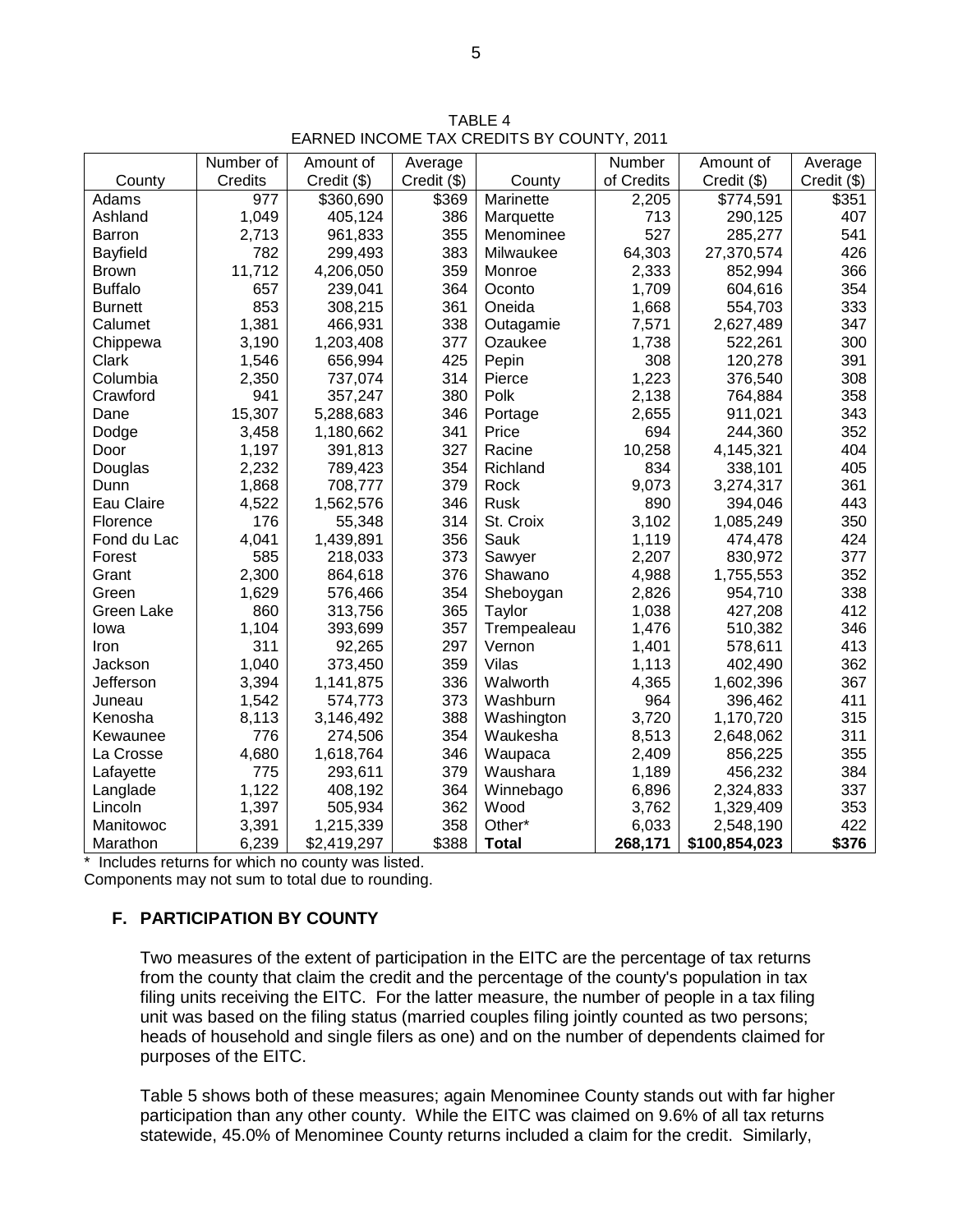39.4% of Menominee County's population was in tax filing units receiving the EITC. For all other counties, the percent of returns with the EITC ranged from 4.1% (Ozaukee County) to 15.1% (Milwaukee County) and the share of population in tax filing units receiving the EITC ranged from 6.0% (Ozaukee County) to 20.8% (Sawyer County).

|                 |         |             | Percent of |            |                         | Percent of |
|-----------------|---------|-------------|------------|------------|-------------------------|------------|
|                 |         |             | Returns    |            |                         | Population |
|                 | Tax     | <b>EITC</b> | with EITC  | 2011       | <b>EITC</b>             | with EITC  |
| County          | Returns | Returns     | (%)        | Population | Population <sup>1</sup> | (% )       |
| Adams           | 9,015   | 977         | 10.8%      | 20,935     | 3,013                   | 14.4%      |
| Ashland         | 7,198   | 1,049       | 14.6%      | 16,064     | 3,251                   | 20.2%      |
| Barron          | 21,935  | 2,713       | 12.4%      | 45,925     | 8,423                   | 18.3%      |
| <b>Bayfield</b> | 7,164   | 782         | 10.9%      | 15,036     | 2,445                   | 16.3%      |
| <b>Brown</b>    | 119,101 | 11,712      | 9.8%       | 249,192    | 35,024                  | 14.1%      |
| <b>Buffalo</b>  | 6,414   | 657         | 10.2%      | 13,620     | 2,067                   | 15.2%      |
| <b>Burnett</b>  | 6,965   | 853         | 12.2%      | 15,448     | 2,638                   | 17.1%      |
| Calumet         | 21,001  | 1,381       | 6.6%       | 49,109     | 4,318                   | 8.8%       |
| Chippewa        | 27,951  | 3,190       | 11.4%      | 62,610     | 9,934                   | 15.9%      |
| Clark           | 13,869  | 1,546       | 11.1%      | 34,719     | 5,256                   | 15.1%      |
| Columbia        | 27,819  | 2,350       | 8.4%       | 56,850     | 6,987                   | 12.3%      |
| Crawford        | 7,491   | 941         | 12.6%      | 16,600     | 2,970                   | 17.9%      |
| Dane            | 244,531 | 15,307      | 6.3%       | 489,331    | 45,027                  | 9.2%       |
| Dodge           | 40,405  | 3,458       | 8.6%       | 88,789     | 10,612                  | 12.0%      |
| Door            | 14,556  | 1,197       | 8.2%       | 27,765     | 3,749                   | 13.5%      |
| Douglas         | 19,100  | 2,232       | 11.7%      | 44,176     | 6,695                   | 15.2%      |
| Dunn            | 17,986  | 1,868       | 10.4%      | 43,787     | 5,960                   | 13.6%      |
| Eau Claire      | 46,955  | 4,522       | 9.6%       | 99,012     | 13,627                  | 13.8%      |
| Florence        | 2,000   | 176         | 8.8%       | 4,337      | 542                     | 12.5%      |
| Fond du Lac     | 48,034  | 4,041       | 8.4%       | 101,740    | 12,392                  | 12.2%      |
| Forest          | 4,120   | 585         | 14.2%      | 9,180      | 1,814                   | 19.8%      |
| Grant           | 21,915  | 2,300       | 10.5%      | 51,280     | 7,299                   | 14.2%      |
| Green           | 17,538  | 1,629       | 9.3%       | 36,884     | 5,089                   | 13.8%      |
| Green Lake      | 9,209   | 860         | 9.3%       | 19,091     | 2,722                   | 14.3%      |
| lowa            | 11,205  | 1,104       | 9.9%       | 23,720     | 3,477                   | 14.7%      |
| Iron            | 2,866   | 311         | 10.9%      | 5,828      | 924                     | 15.9%      |
| Jackson         | 8,932   | 1,040       | 11.6%      | 20,475     | 3,191                   | 15.6%      |
| Jefferson       | 38,425  | 3,394       | 8.8%       | 83,794     | 10,383                  | 12.4%      |
| Juneau          | 11,852  | 1,542       | 13.0%      | 26,725     | 4,844                   | 18.1%      |
| Kenosha         | 73,698  | 8,113       | 11.0%      | 166,632    | 24,350                  | 14.6%      |
| Kewaunee        | 9,671   | 776         | 8.0%       | 20,594     | 2,482                   | 12.1%      |
| La Crosse       | 53,227  | 4,680       | 8.8%       | 114,919    | 14,399                  | 12.5%      |
| Lafayette       | 7,566   | 775         | 10.2%      | 16,880     | 2,516                   | 14.9%      |
| Langlade        | 9,380   | 1,122       | 12.0%      | 19,901     | 3,525                   | 17.7%      |
| Lincoln         | 13,487  | 1,397       | 10.4%      | 28,668     | 4,278                   | 14.9%      |
| Manitowoc       | 38,696  | 3,391       | 8.8%       | 81,406     | 10,597                  | 13.0%      |
| Marathon        | 63,517  | 6,239       | 9.8%       | 134,414    | 19,708                  | 14.7%      |
| Marinette       | 19,435  | 2,205       | 11.3%      | 41,719     | 6,801                   | 16.3%      |
| Marquette       | 7,127   | 713         | 10.0%      | 15,392     | 2,296                   | 14.9%      |
| Menominee       | 1,171   | 527         | 45.0%      | 4,202      | 1,655                   | 39.4%      |
| Milwaukee       | 425,755 | 64,303      | 15.1%      | 948,369    | 188,082                 | 19.8%      |

TABLE 5 EARNED INCOME TAX CREDIT PARTICIPATION BY COUNTY, 2011

 $\overline{a}$ 

 $1$  The EITC population was based on the filing status (married couples filing jointly counted as two persons; heads of household and single filers as one) and on the number of dependents claimed for purposes of the EITC.